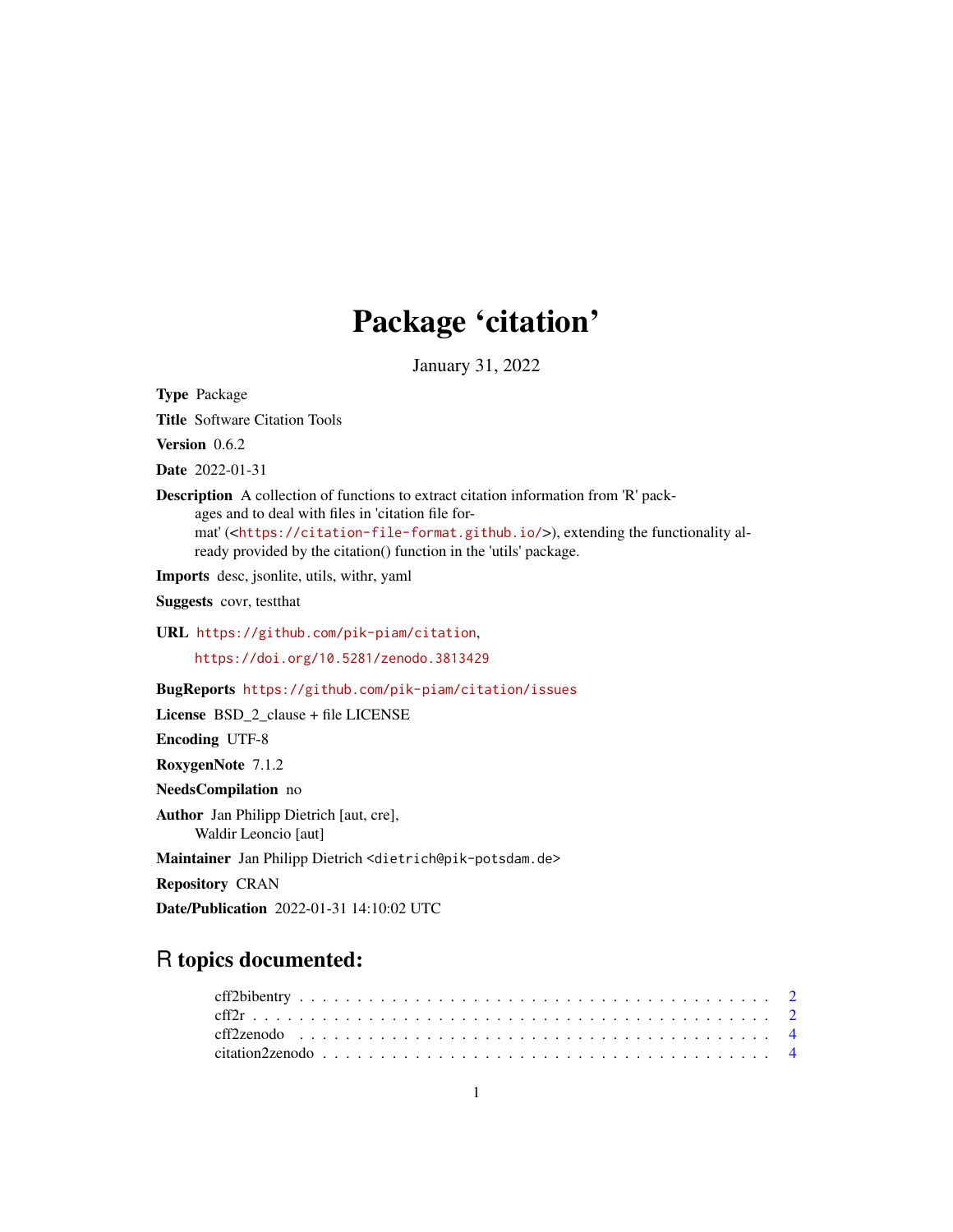<span id="page-1-0"></span>

| Index |  |  |  |  |  |  |  |  |  |  |  |  |  |  |  |  |  |
|-------|--|--|--|--|--|--|--|--|--|--|--|--|--|--|--|--|--|
|       |  |  |  |  |  |  |  |  |  |  |  |  |  |  |  |  |  |
|       |  |  |  |  |  |  |  |  |  |  |  |  |  |  |  |  |  |
|       |  |  |  |  |  |  |  |  |  |  |  |  |  |  |  |  |  |
|       |  |  |  |  |  |  |  |  |  |  |  |  |  |  |  |  |  |

cff2bibentry *cff2bibentry*

#### Description

Converter citation file format to bibentry

#### Usage

cff2bibentry(x)

#### Arguments

x path to citation file or read in citation in citation file format

#### Author(s)

Jan Philipp Dietrich

cff2r *Convert from CFF into R*

#### Description

Converts a CFF file into DESCRIPTION

#### Usage

```
cff2r(cffFile = "CITATION.cff", export = FALSE, ...)
```
#### Arguments

| cffFile                 | Path and name of the CFF file                                                                                                             |
|-------------------------|-------------------------------------------------------------------------------------------------------------------------------------------|
| export                  | if 'TRUE', the output is saved as DESCRIPTION (plus an extension to avoid<br>overwriting)                                                 |
| $\cdot$ $\cdot$ $\cdot$ | when export = TRUE, the user can pass additional arguments to the exportDESCRIPTION<br>function. More information in the Details section. |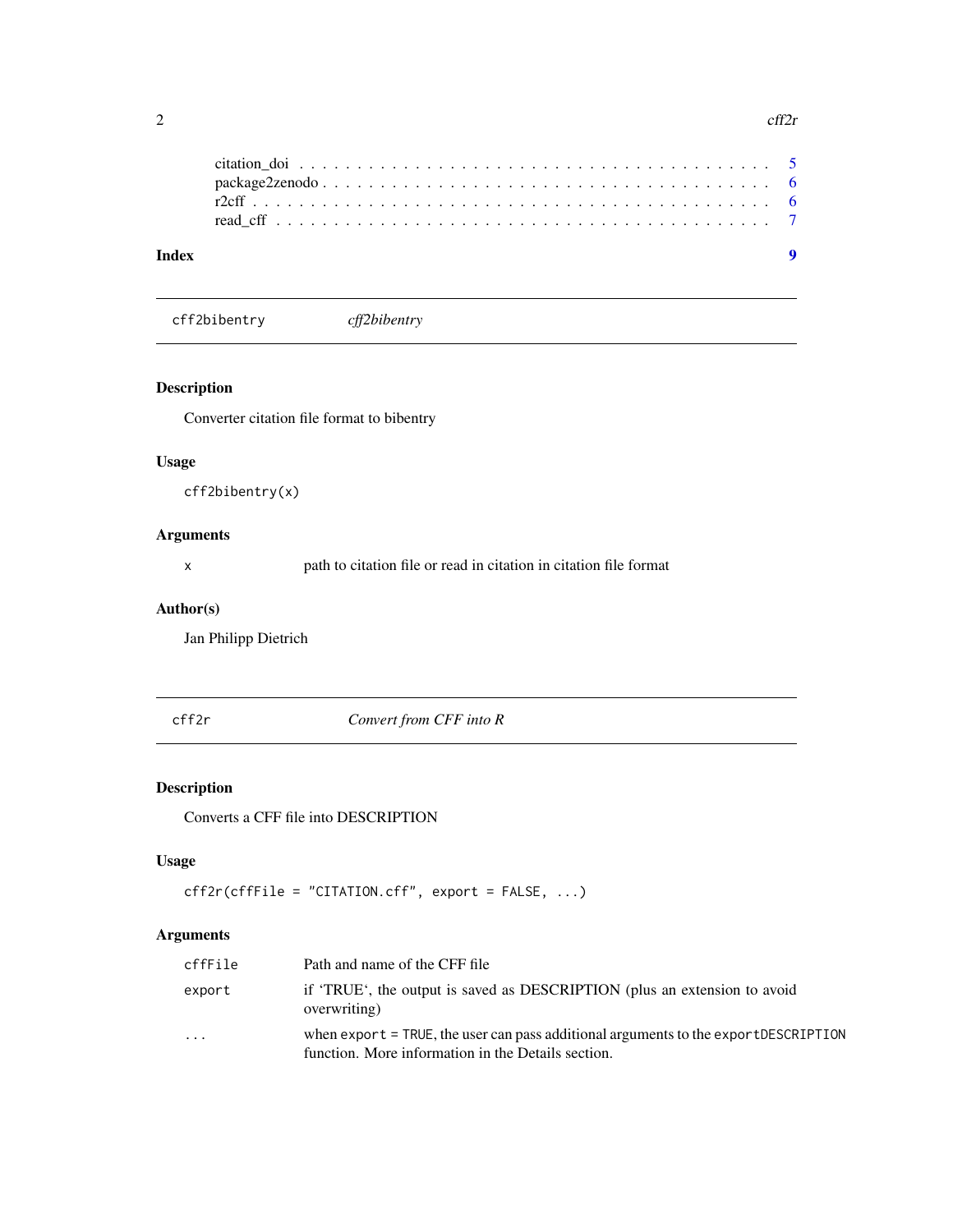cff $2r$  3

#### Details

CFF is a standard format for the citation of software proposed by Stephan Druskat et. al. (see references below). CFF-compliant files are stored in files named CITATION.cff.

CITATION.cff files are plain text files with human- and machine-readable citation information for software. Code developers can include them in their repositories to let others know how to correctly cite their software.

When export = TRUE, the user can use the following arguments to customize the output file:

outname The name of the exported file

overwrite Defaults to FALSE. If TRUE, will replace any homonymous file present on the export path

outpath By default, the file is saved to a temporary directory. One may provide a different path here. For example, outpath = "." will save to the current working directory

#### Value

A CFF file converted to a DESCRIPTION file.

#### Author(s)

Waldir Leoncio

#### References

Druskat S., Spaaks J.H., Chue Hong N., Haines R., Baker J. (2019). Citation File Format (CFF) (version 1.1.0). DOI: http://doi.org/10.5281/zenodo.1003149

https://www.software.ac.uk/blog/2017-12-12-standard-format-citation-files https://citation-file-format.github.io https://github.com/citation-file-format/citation-file-format/blob/master/README.md https://citationfile-format.github.io/cff-initializer-javascript/

#### See Also

r2cff

#### Examples

```
# Printing converted file onto R session
citation_file <- system.file("CFF-CITATION.cff", package = "citation")
cff2r(citation_file)
# Saving converted file to temporary folder on system
tempFolder <- tempdir()
cff2r(
citation_file, export = TRUE, outname = "converted-desc", overwrite = TRUE,
outpath = tempFolder
)
# Making sure the file is indeed there
cat(readLines(file.path(tempFolder, "converted-desc")), sep="\n")
```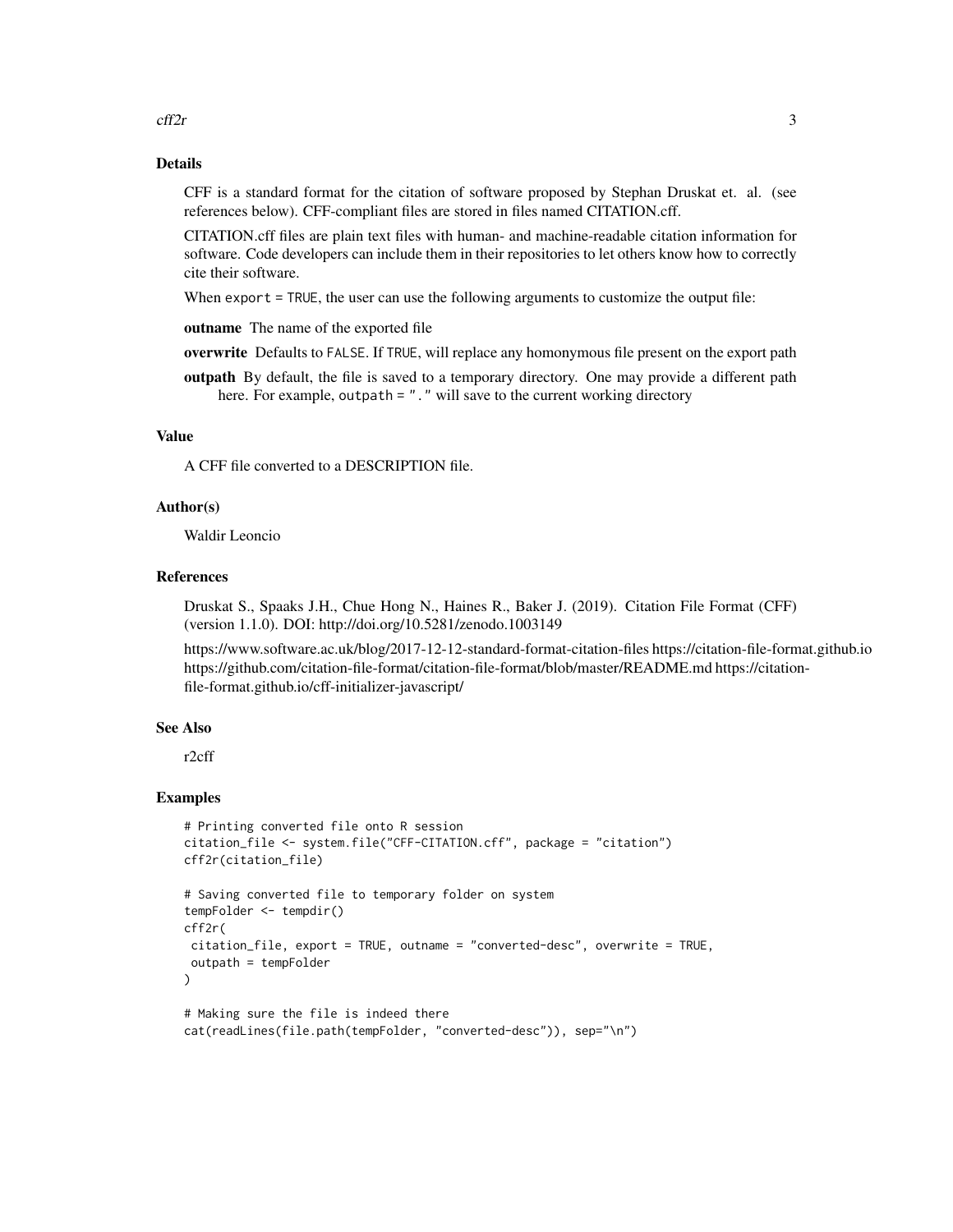<span id="page-3-0"></span>cff2zenodo *cff2zenodo*

#### Description

Converter citation file format to .zenodo.json metadata file for proper metadata input to Zenodo.

#### Usage

cff2zenodo(x)

#### Arguments

x path to citation file or read in citation in citation file format. If a path is provided the .zenodo.json information will be written directly to a .zenodo.json file in the corresponding folder. Otherwise the metadata will be just returned by the function.

#### Value

The metadata information that should be provided to Zenodo in JSON format.

#### Author(s)

Jan Philipp Dietrich

citation2zenodo *citation2zenodo*

#### Description

Converts an object of class citation into a .zenodo.json file. This file is an (officially unsupported) method to provide ZENODO with metadata information about the package and will overwrite the information ZENODO would otherwise auto-generate from the repository.

#### Usage

```
citation2zenodo(cit, folder = NULL)
```
#### Arguments

| cit    | an object of class citation as returned for instance by the function citation, or |
|--------|-----------------------------------------------------------------------------------|
|        | the name of a R package to be used as source.                                     |
| folder | a folder the file should be written to. If NULL the content is instead printed.   |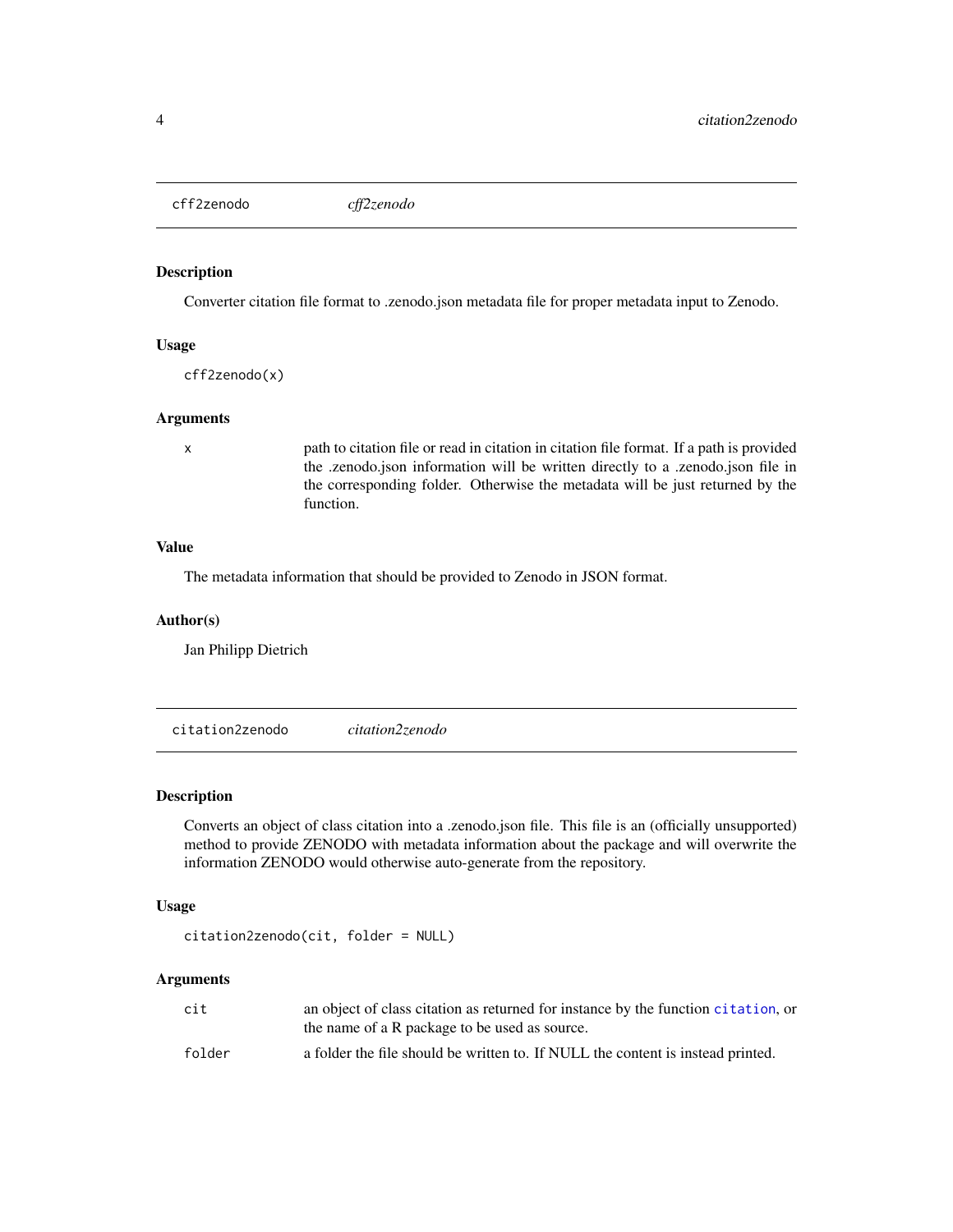<span id="page-4-0"></span>citation\_doi 5

#### Author(s)

Jan Philipp Dietrich

#### Examples

```
cit <- citation_doi("citation")
citation2zenodo(cit)
```
citation\_doi *citation\_doi*

#### Description

Extension of the standard citation function which also extracts DOI information from the URL field in the DESCRIPTION file, if available.

#### Usage

```
citation_doi(package)
```
#### Arguments

package a character string with the name of a single package.

#### Author(s)

Jan Philipp Dietrich

#### Examples

```
citation_doi("citation")
```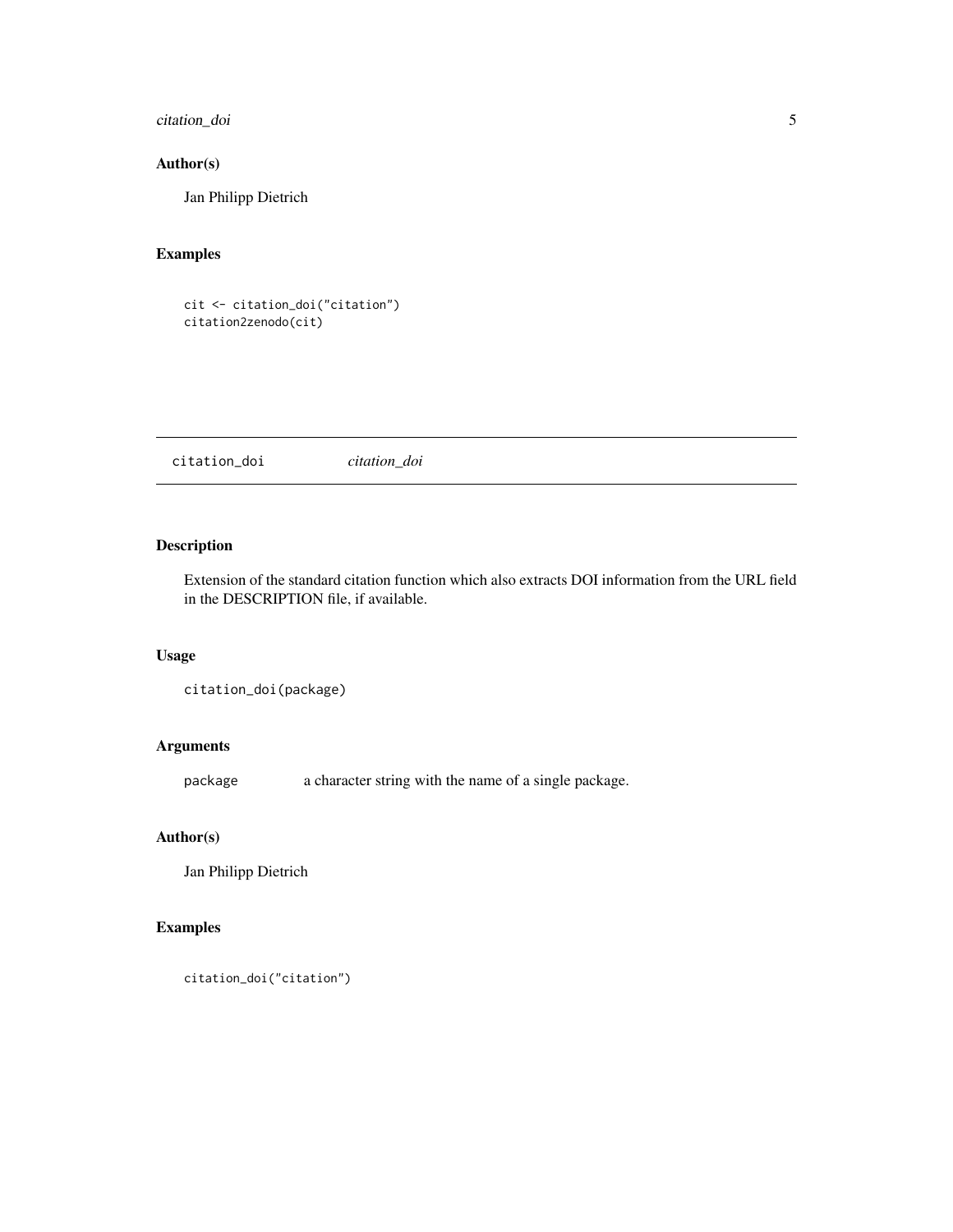<span id="page-5-0"></span>package2zenodo *package2zenodo*

#### Description

Creates a .zenodo.json for a R package. This file is an (officially unsupported) method to provide ZENODO with metadata information about the package and will overwrite the information ZEN-ODO would otherwise auto-generate from the repository.

#### Usage

package2zenodo(package = ".")

#### Arguments

| package | either the path to the main folder of a package (containing a DESCRIPTION file)      |
|---------|--------------------------------------------------------------------------------------|
|         | or the name of the package. If a path is provided the .zenodo.json file will be      |
|         | directly added to the folder. Otherwise the content of such a file is just returned. |

#### Value

The metadata information that should be provided to Zenodo in JSON format.

#### Author(s)

Jan Philipp Dietrich

#### Examples

package2zenodo("citation")

r2cff *Convert from R DESCRIPTION into CFF*

#### Description

Converts an R package DESCRIPTION file to Citation File Format

#### Usage

```
r2cff(descriptionFile = "DESCRIPTION", export = FALSE)
```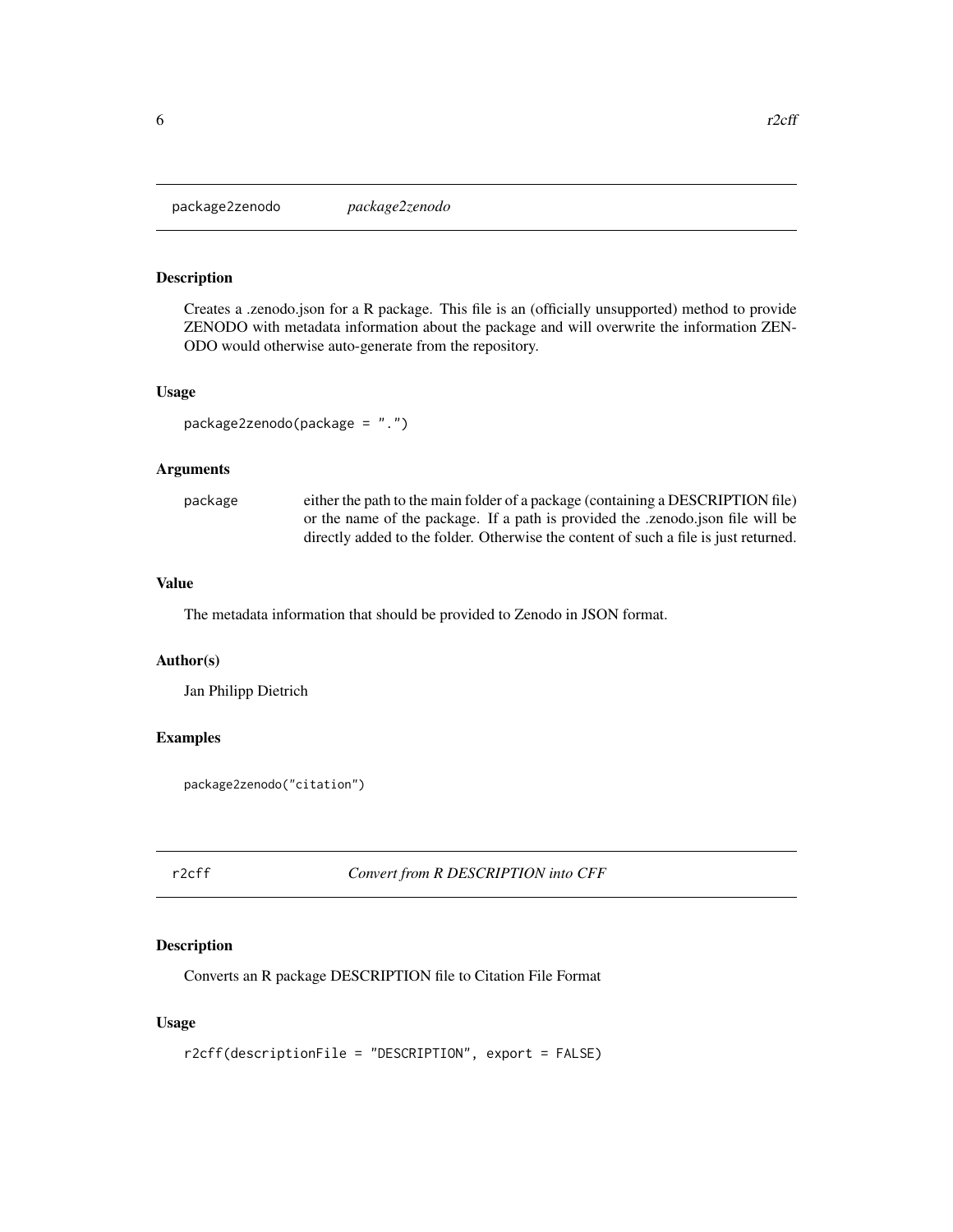#### <span id="page-6-0"></span>read\_cff 7

#### Arguments

| descriptionFile |                                                |  |  |  |  |  |  |  |  |  |
|-----------------|------------------------------------------------|--|--|--|--|--|--|--|--|--|
|                 | Path and name of the DESCRIPTION file          |  |  |  |  |  |  |  |  |  |
| export          | if 'TRUE', the output is saved as CITATION.cff |  |  |  |  |  |  |  |  |  |

#### Details

CFF is a standard format for the citation of software proposed by Stephan Druskat et. al. (see references below). CFF-compliant files are stored in files named CITATION.cff.

CITATION.cff files are plain text files with human- and machine-readable citation information for software. Code developers can include them in their repositories to let others know how to correctly cite their software.

#### Value

The package's DESCRIPTION file converted to CFF

#### Author(s)

Waldir Leoncio

#### References

Druskat S., Spaaks J.H., Chue Hong N., Haines R., Baker J. (2019). Citation File Format (CFF) (version 1.1.0). DOI: http://doi.org/10.5281/zenodo.1003149

https://www.software.ac.uk/blog/2017-12-12-standard-format-citation-files https://citation-file-format.github.io https://github.com/citation-file-format/citation-file-format/blob/master/README.md https://citationfile-format.github.io/cff-initializer-javascript/

#### See Also

cff2r

#### Examples

```
descr <- system.file("DESCRIPTION", package = "citation")
r2cff(descr)
```
read\_cff *read\_cff*

#### Description

Read a citation file format file (https://citation-file-format.github.io/)

#### Usage

read\_cff(file)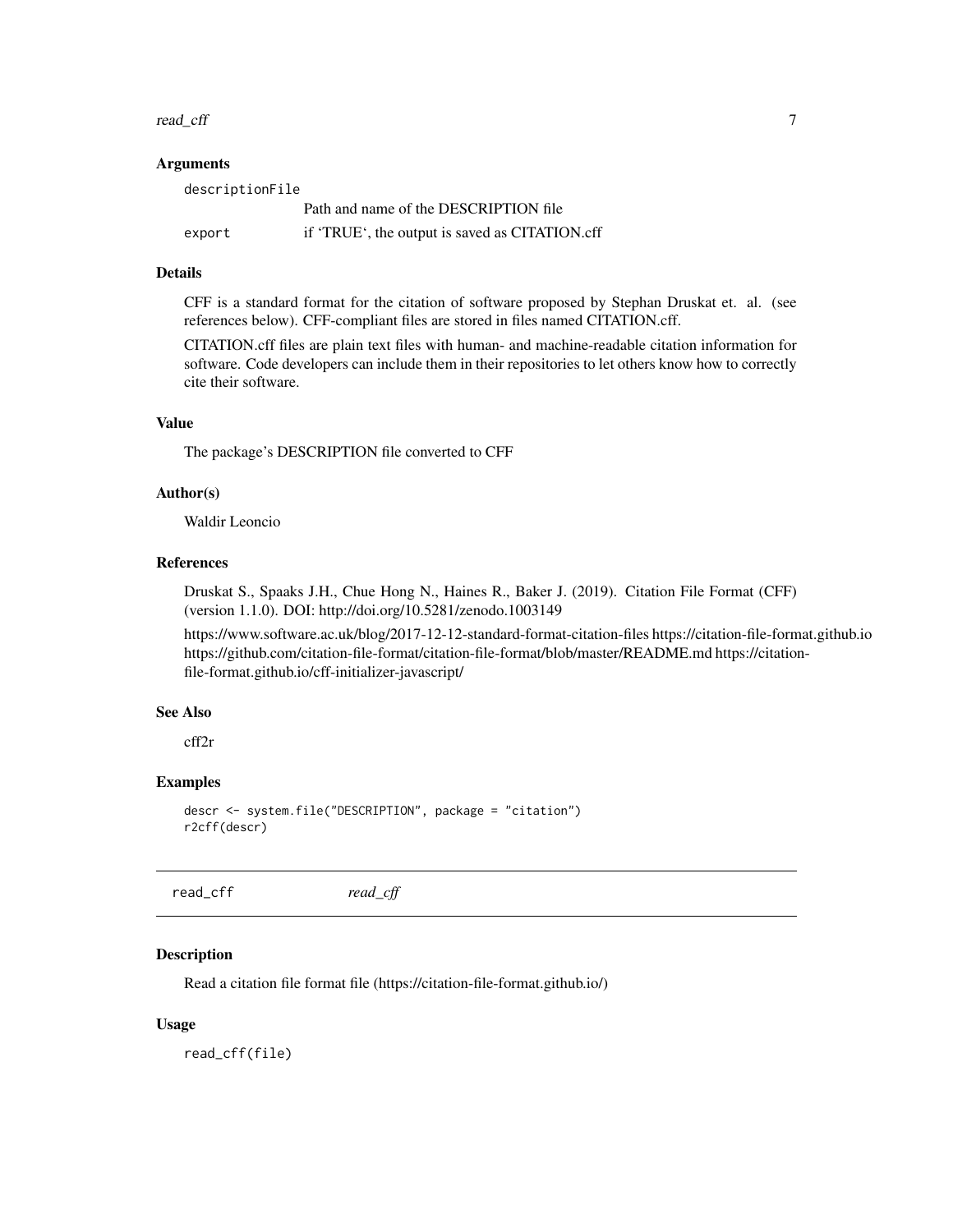### Arguments

file path to the citation file

### Author(s)

Jan Philipp Dietrich